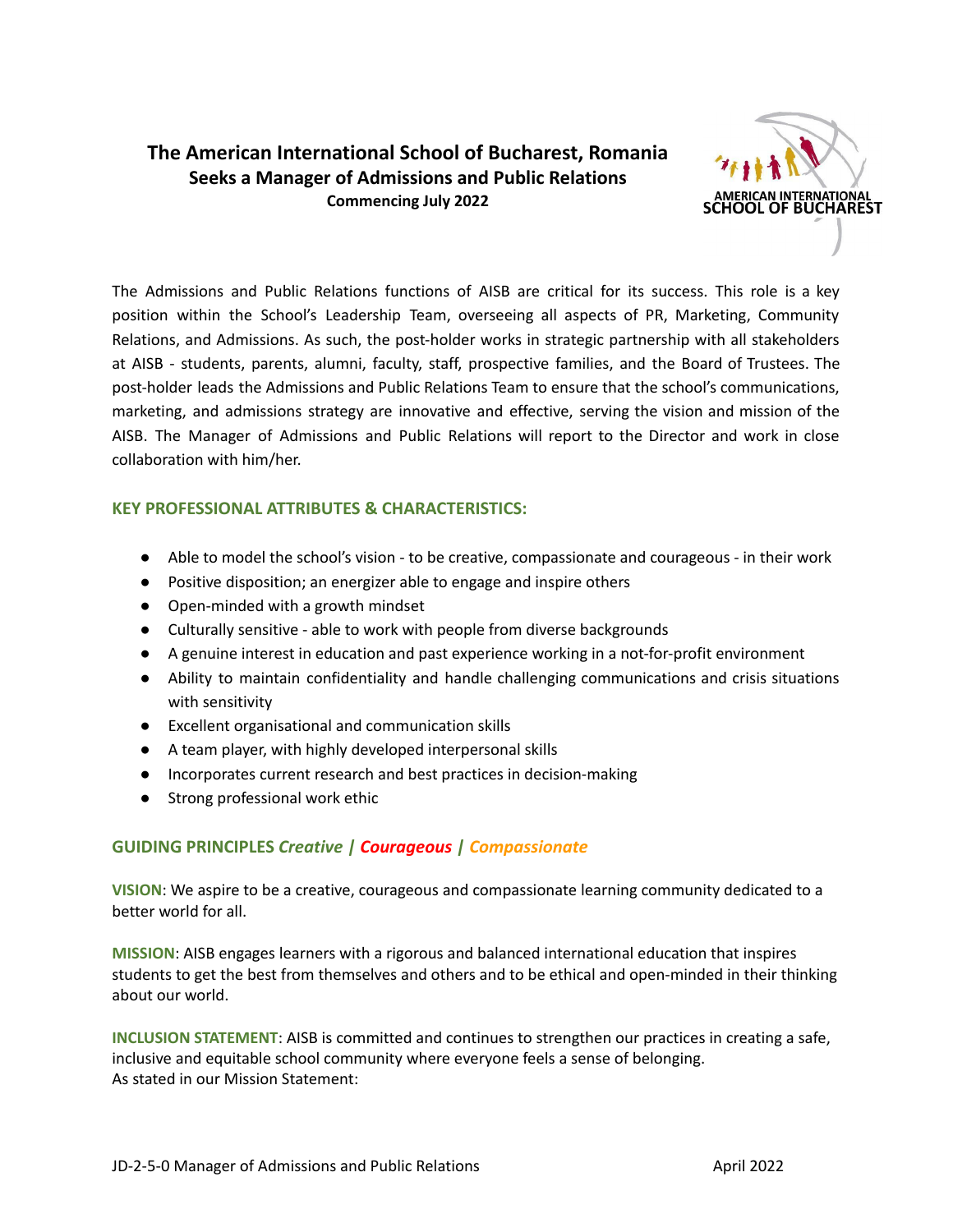#### **ESSENTIAL DUTIES AND RESPONSIBILITIES:**

#### **Leadership & Strategy:**

- Sits on the School's Leadership Team and plays a key role in whole school decision making
- Represents a strategic point of connection and communication between the Leadership Team and other stakeholders in the community
- Co-creates and executes the School's Marketing and Communication Strategy with the Director and the Admissions and Public Relations Team.
- Is the key point of contact at the School for media relations and collaborates with the Director to keep the AISB community informed about significant events and developments
- Leads the AISB Scholarship Committee's strategy, communication, and selection process
- Leads the School's Advancement strategy and actions plans in collaboration with the Director and the Advancement Committee of the Board of Trustees

#### **Admissions**

- Oversees the School's Admissions process. Leads the Admissions Team to ensure accountability and alignment of professional practices.
- Develops and implements policy and procedures for the admissions process which are in line with the School's vision and the approved strategic plan as well as the School's current enrolment needs.
- Conducts parent meetings/interviews to tell the story of AISB and answer questions, particularly regarding the PYP, MYP, and IB Diploma programs
- Works with Principals to admit mission appropriate students into the three sections of the school: Early Childhood, Elementary, Middle School, and High School
- In collaboration with the Admissions Team, prepares enrollment reports and presentations for the Leadership Team and Board of Trustees as necessary, including projections of future enrollment
- Remains up-to-date with current systems and best practices in international schools admissions

#### **Marketing & Communications**

#### **Communications**

- Provides support for the Communications Officer to ensure that internal and external communications support the vision of AISB
- Creates and coordinates communications with members of the school community including students, parents, alumni, faculty and staff, and the wider Romanian community.
- Coordinates the review of all communication vehicles used by the school regularly, including but not limited to electronic (internet and intranet, social media, email), print, and signage
- Oversees the creation of all school print or digital publications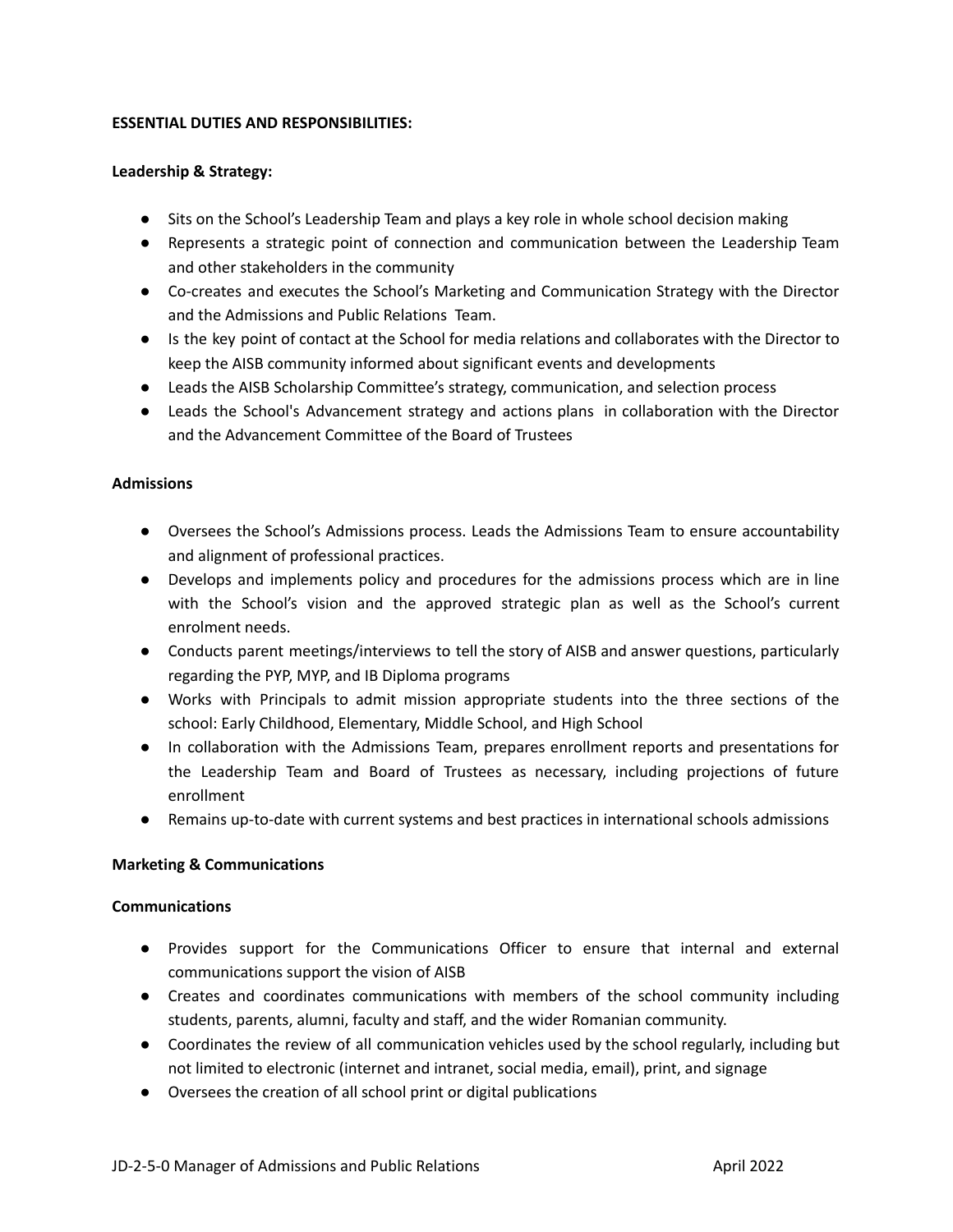- Seeks ways to improve school communications in order to ensure strong relationships between the school and its constituencies
- Supports the parent community at AISB, providing feedback about the school's development and priorities. Prepares, delivers, and interprets the annual AISB community survey
- Leads the Public Relations Team in supporting the AISB & Co organization and the parent community in general.

### **Media Relations**

- Stays updated with relevant media and news
- Represents the School in local and international media
- Works with local and international media to elevate the profile of AISB as a regional leader in education in keeping with the school's vision
- Further duties that lie within the employee's areas of expertise and qualifications and that are in compliance with the school vision & mission may be assigned by the Director.

#### **Fundraising:**

- Creates and helps implement the school's fundraising strategy
- Initiates and maintains relationships with donors
- Supports the organization of campaigns, events, and other activities to contribute to school fundraising

#### **QUALIFICATIONS**

- Bachelor's degree or higher in a field relevant to the scope of this position
- Fluency in Romanian
- High level of English proficiency. Knowledge of an additional language is an advantage.
- Experience in a similarly high-level strategic role, with coordinating teams, for at least 5 years
- Proven experience in successful communication projects for flagship services in high-value industries
- Experience working in a diverse international environment is a distinct asset
- Advanced technology skills and knowledge of the use of social media in marketing and communications

#### **TERMS OF EMPLOYMENT & CONTRACT**

This position is placed on a Locally Hired type contract, Leadership Team Salary Scale and receives a highly competitive salary and comprehensive benefits package; the initial appointment will be for a one-year period, to be renewed annually thereafter.